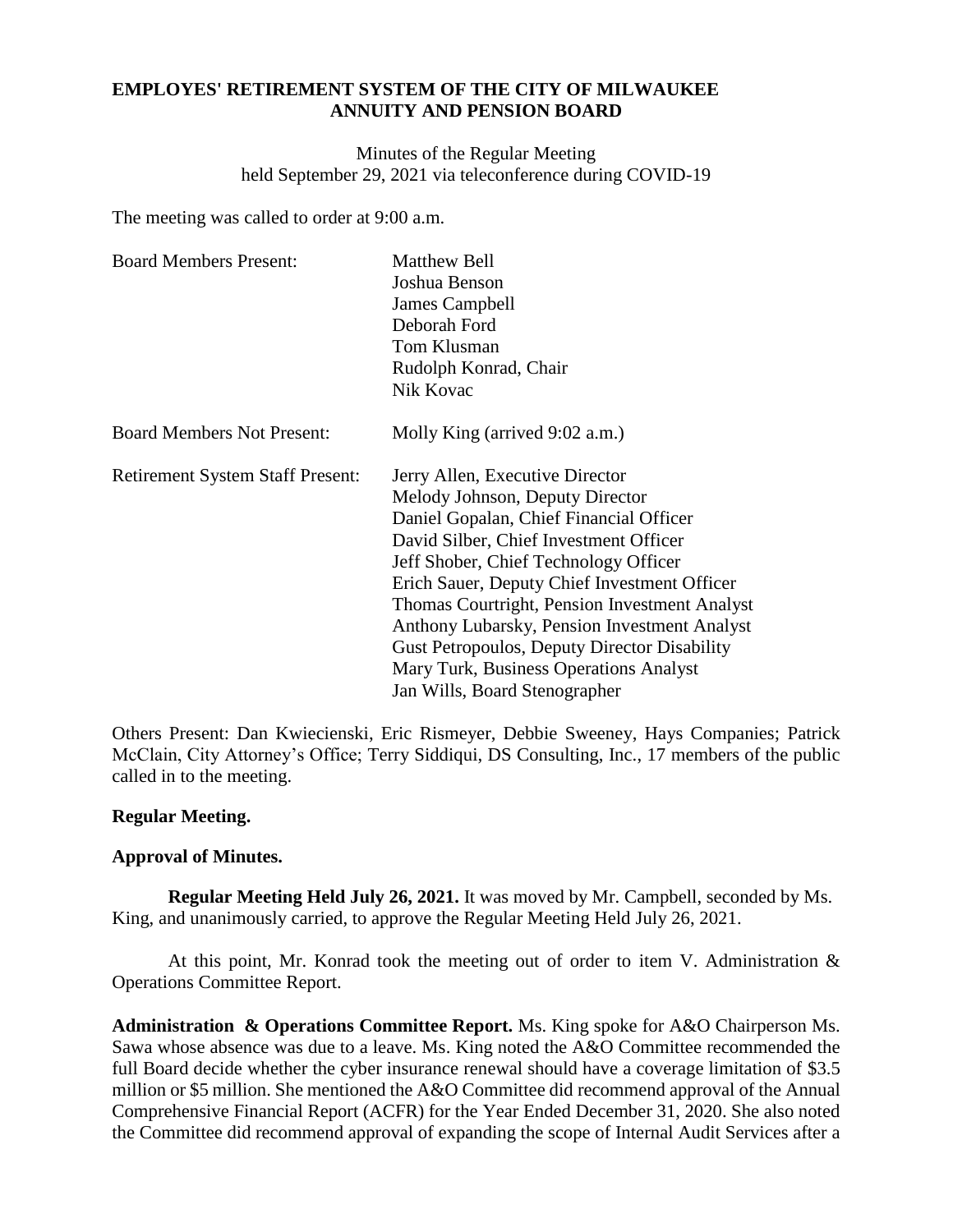presentation by CLA (CliftonLarsonAllen). Staff also mentioned the IT Portfolio and the Organizational/Personnel Update, which were presented at the meeting.

**Renewal of Fiduciary Liability and Cyber Insurance.** As a matter of information, Board members received the Board Summary for Fiduciary Liability & Cyber Liability Insurance Proposal. Ms. Sweeney presented a summary of her report to the A&O Committee on September 22, 2021. Ms. Sweeney discussed claim trends for fiduciary and cyber liability, the current ERS fiduciary liability insurance program, which provides a \$50,000,000 annual aggregate limit of liability, which includes \$10,000,000 of Non-Indemnifiable Coverage, and the Cyber Liability insurance current limit of \$5,000,000 subject to \$25,000 retention. She also gave a Premium Summary and discussed Benchmarking for Fiduciary and Cyber liability. She reiterated that the overall premium increase for Fiduciary Liability amounted to 16% or \$43,673. She said the premium for the Cyber Liability coverage similar to last year would be \$136,650, if the \$5 million limit is retained, including a \$100,000 retention. Discussion ensued.

Mr. Bell left the meeting temporarily at 9:20 a.m. to attend court-ordered testimony.

It was moved by Ms. Ford, seconded by Mr. Kovac, and unanimously carried, to approve the Renewal of Fiduciary Liability and Cyber Insurance as recommended by Hays with the provision that the \$5 million limit policy be retained for the Cyber Liability portion of the program.

**Approval of Annual Comprehensive Financial Report (ACFR) for the Year Ended December 31, 2020.** As a matter of information, Board members received the Revised Audit Plan: Proposed Plan with Annual Review of HIGH Priority Engagements – Costed. Staff said the A&O Committee recommended approval of the audited financial statements.

It was moved by Mr. Klusman, seconded by Ms. King, and unanimously carried, to approve the Annual Comprehensive Financial Report (ACFR) for the Year Ended December 31, 2020.

**Approval for Expanding the Scope of Internal Audit Services.** Staff noted this was a closed session item about the risk assessment audit cycle for numerous audits. It was noted that the A&O Committee members recommended completing two of the audits every year instead of on a three-year cycle, with one of the audits being potential vulnerabilities in the IT system. Staff said, based upon the Committee's recommendation, the price would increase approx. \$3,800.00. Staff said the actual contract amendment would be presented at a later meeting.

It was moved by Mr. Klusman, seconded by Mr. Campbell, and unanimously carried, to approve the Approval for Expanding the Scope of Internal Audit Services.

At this point, Mr. Konrad returned the meeting to the order of the agenda to item II. Chief Investment Officer Report.

**Chief Investment Officer Report.** As a matter of information, Board members received the September 29, 2021 Performance Update. Mr. Sauer noted the Fund as of August 31, 2021, had a value of \$6.07 billion. He said the return of 1.3% in August, gross of fees, outperformed the blended benchmark by 28 basis points. Mr. Sauer commented that the Fund's returns outperformed in the year-to-date, one-, five-, and 20-year periods, and underperformed slightly in the 15-year period, and roughly matched the benchmark in the 10-year period, net of fees. He said the August relative performance drivers were Manager Selection with William Blair adding 10 basis points, Real Estate adding 10 basis points, UBS adding six basis points, and Brandes adding four basis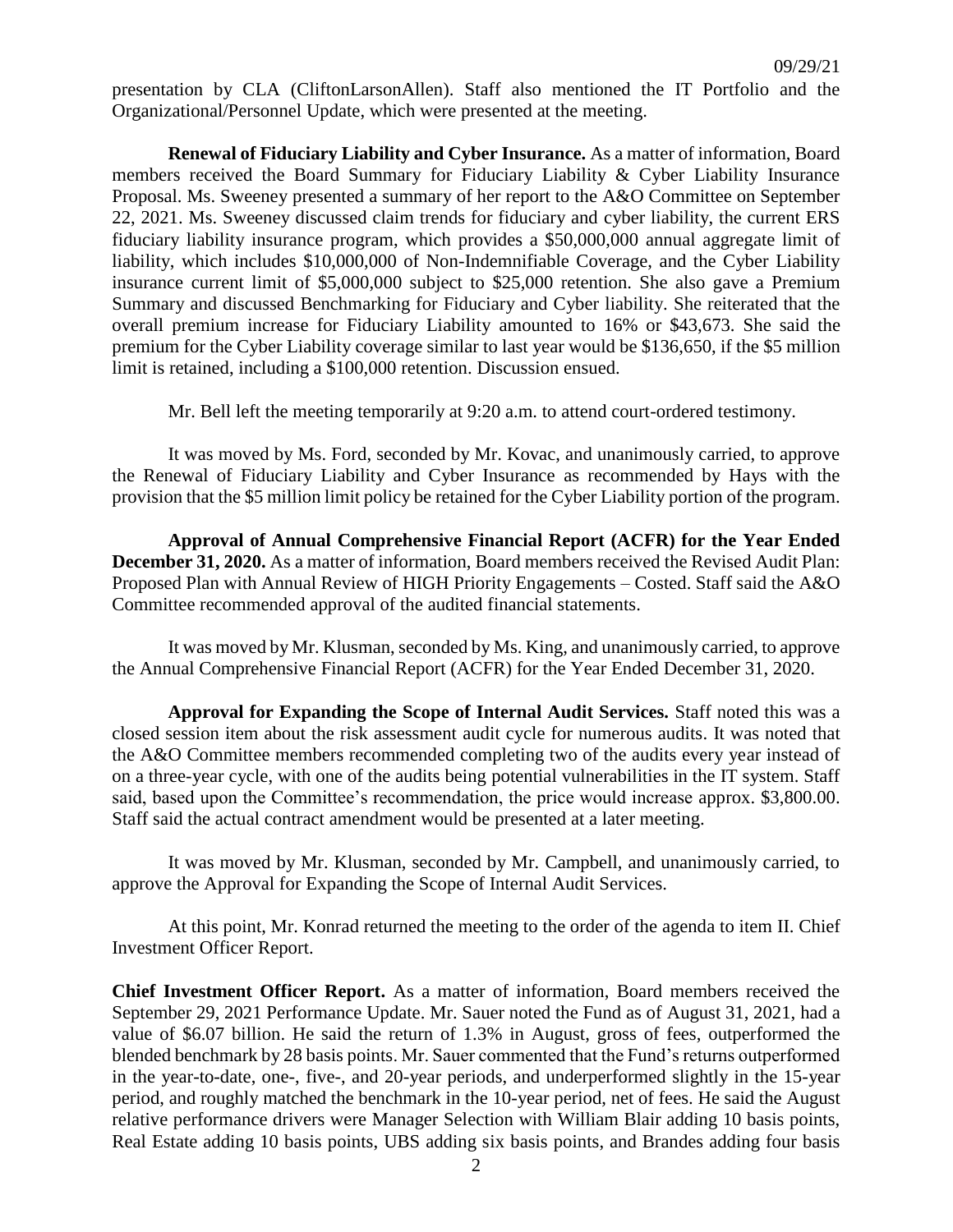points. Mr. Sauer stated as of September 27, the Fund return was down 0.1% in September, bringing the year-to-date return to 13.6%, net of fees. He noted the Fund's approximate value is \$6.08 billion and 11 out of the Fund's 15 active mandates are outperforming year to date, net of fees. Mr. Sauer said the Total Fund, along with all of the Fund's assets classes, are exceeding their respective benchmarks year to date, net of fees. He commented that as of September 27, the Fund has generated investment gains of \$750.7 million, paid benefits and expenses of \$306.1 million and received contributions of \$99.2 million. Mr. Sauer said the monthly withdrawals for September were \$11 million from William Blair, \$10 million from Brandes, \$7 million from DFA International, \$6 million from Polen, and \$4 million from MFS. He said, in addition to regular withdrawals for benefit payments, the Fund also completed in September redemption of approximately \$98 million from Newton. He said \$47 million of the \$98 million went to Reams, \$33 million went to Loomis, and \$17 million went into the Agg Index.

**Investment Committee Report – July 28, 2021.** Mr. Silber, in the absence of Investment Committee Chair Mr. Bell, reported at its July 28<sup>th</sup> meeting, that Callan provided a status update on the Infrastructure implementation steps that were taken earlier this year, and recommended that the Committee pause implementation of the Infrastructure allocation. He said one of the reasons given for the pause is that there may be more investible options for the Fund to consider if it waits another year to conduct a search. He said Staff then discussed what the Fund's Real Assets allocation currently looks like compared to its target, and recommended that any underweight to Real Assets be offset with an overweight target to Fixed Income when making decisions about how to raise cash for monthly benefit payments, and also in the event the Fund hits any of its rebalancing thresholds. Mr. Silber noted the Committee went into closed session regarding both the Callan Diversifying Assets Education & Absolute Return Structure Study Presentation – Phase 2, and for the related Approval of Absolute Return Structure. He said the Committee approved the Absolute Return Structure identified as Mix 2 within Callan's Presentation. Mr. Silber noted upon returning to open session, Staff provided a routine due diligence report on BlackRock, and presented the 2nd Quarter preliminary performance report. He said highlights of that report showed that the Fund's one-year return as of June 30, 2021 was 30.3%, net of fees, and the Fund's market value at the end of the second quarter exceeded \$6 billion. Mr. Silber said the Investment Committee recommended approval of the Approval of Absolute Return Structure (Mix 2).

**Approval of Absolute Return Structure.** It was moved by Mr. Klusman, seconded by Ms. King, and unanimously carried, to approve the Approval of Absolute Return Structure.

**Investment Committee Report – September 2, 2021.** Mr. Silber reported at its September 2<sup>nd</sup> meeting, Callan presented a Hedge Fund of Funds Candidate Profile, and after some discussion, the Committee approved the Hedge Fund of Funds Manager Search and related Candidate Profile. He said Staff then presented a due diligence report on PA Capital, one of the Fund's Private Equity Fund of Funds managers. Mr. Silber added that Callan presented a 2022 Private Equity Pacing and Reinvestments analysis, and the Committee approved the recommendation to commit \$35 million to Abbott Capital's AP 2022 vehicle, subject to legal review. He said the Committee went into closed session to discuss the Asset Allocation Memo and in open session, the Committee approved the Statement of Investment Policy Updates that increased the maximum allocation allowed in Fixed Income to 30% from 26%, decreased the minimum allocation allowed in Absolute Return from 7% to 6%, and permitted Staff to consider the Asset Allocation Memo when making cash flow decisions. Mr. Silber concluded that Callan provided the Committee with a Fiduciary Education presentation, and Staff provided a performance update. He said the Investment Committee recommended approval of the following items: the Approval of Hedge Fund of Funds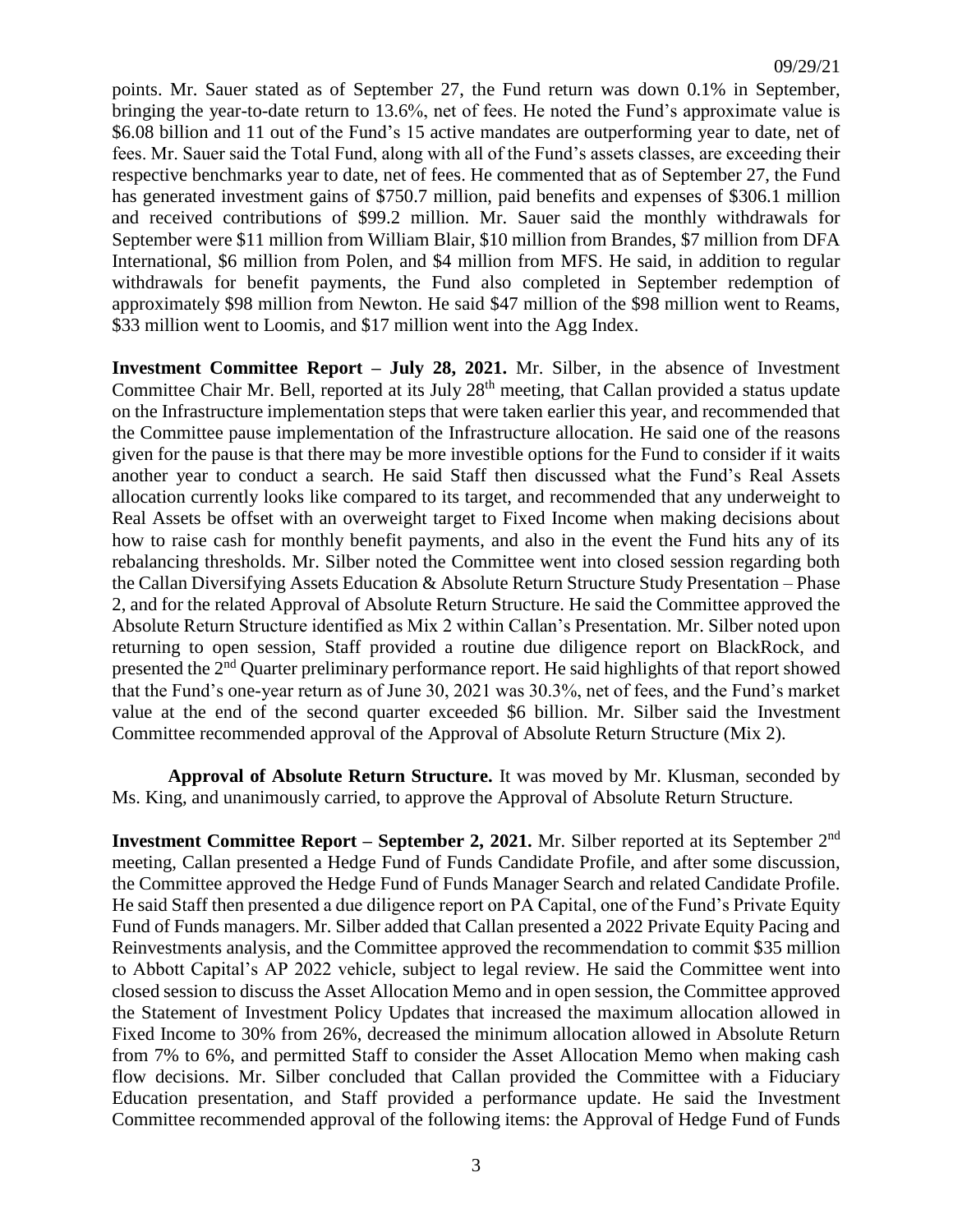Manager Search and Candidate Profile, the Approval of 2022 Private Equity Commitment Recommendation, and the Approval of Statement of Investment Policy Update.

# **Approval of Hedge Fund of Funds Manager Search and Candidate Profile.**

## **Approval of 2022 Private Equity Commitment Recommendation.**

## **Approval of Statement of Investment Policy Update.**

It was moved by Ms. King, seconded by Mr. Klusman, and unanimously carried, to approve the Approval of Hedge Fund of Funds Manager Search and Candidate Profile, the Approval of 2022 Private Equity Commitment Recommendation, and the Approval of Statement of Investment Policy Update.

#### **New Business.**

**Retirements, Death Claims, and Refunds (July and August).** Mr. Allen presented the following activity for the months of July 2021 and August 2021.

| <b>Active Death Benefits reported</b>          | \$0.00       |
|------------------------------------------------|--------------|
| Deferred Death                                 | \$5,558.40   |
| Deferred Death – Member Only Refund            | \$452.30     |
| <b>Ordinary Death Benefits reported</b>        | \$38,879.90  |
| <b>Retired Death Benefits reported</b>         | \$36,002.31  |
| Survivor Death – Termination Benefits reported | \$15,512.63  |
| Refund of Member Contributions paid            | \$220,625.91 |

It was moved by Mr. Campbell, seconded by Mr. Klusman, and unanimously carried, to approve the Retirements, Death Claims, and Refunds (July and August).

**Conference Requests – September 2021 Board Meeting.** There were no Conference Requests from Staff at the September Board Meeting.

Mr. Konrad advised that the Annuity and Pension Board may vote to convene in closed session on the following item (VI.C.), as provided in Section 19.85 (1)(c), for considering employment, promotion, compensation or performance evaluation data of any public employe over which the governmental body has jurisdiction or exercises responsibility. The Board may then vote to reconvene in open session following the closed session.

## **ERS Investment Staff Compensation (Analyst).**

It was moved by Mr. Klusman, and seconded by Ms. King, to convene in closed session. The motion prevailed by the following roll call vote. AYES: Mses. Ford and King; Messrs. Benson, Campbell, Klusman, Kovac, and Konrad. NOES: None.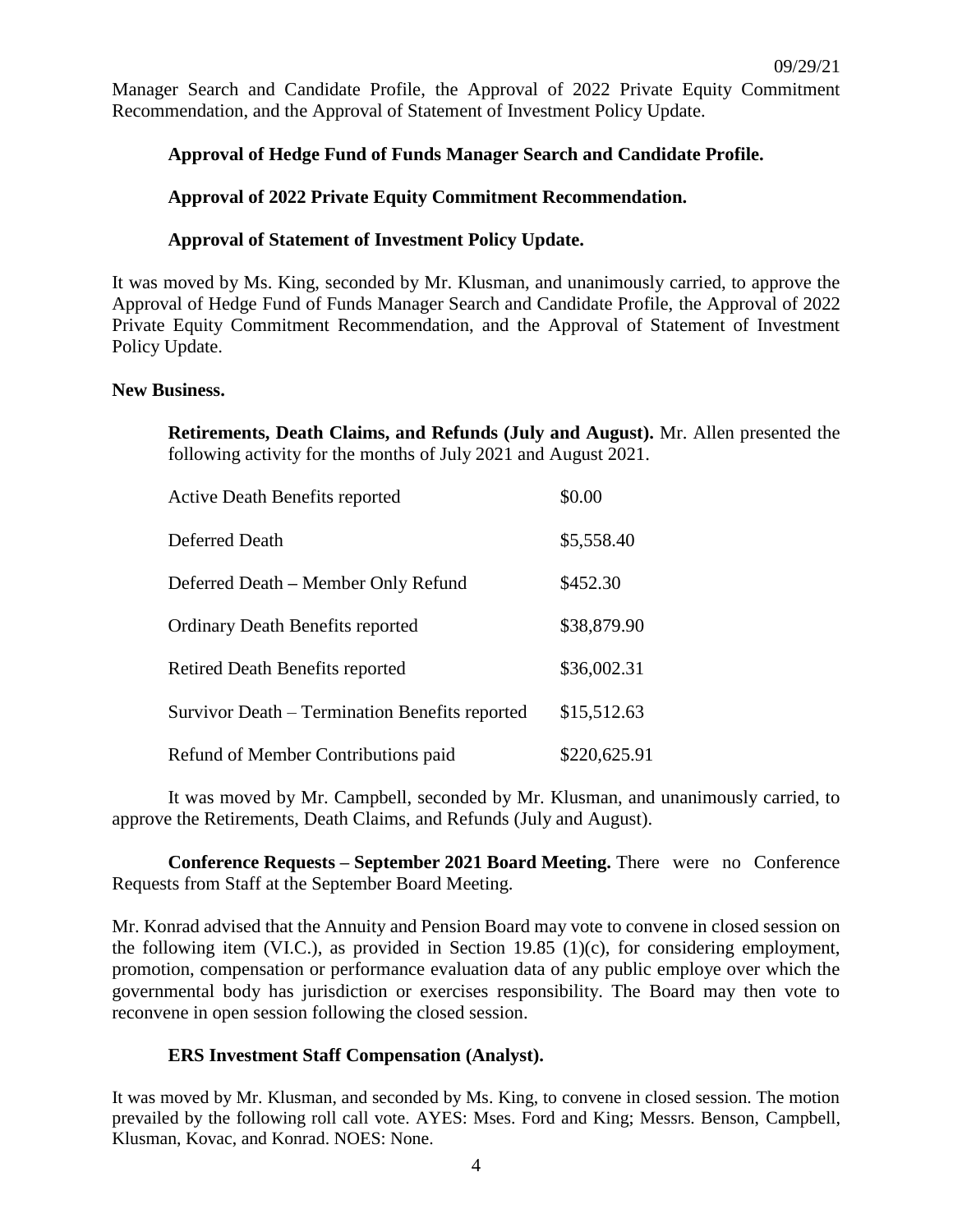The Board convened in closed session at 10:03 a.m.

The Board reconvened in open session at 10:23 a.m.

Mr. Konrad asked for a motion to increase the compensation to \$116,415.26 for Mr. Lubarsky, Pension Investment Analyst – Senior. It was moved by Ms. King, seconded by Mr. Klusman, and unanimously carried, to approve the compensation for the ERS Investment Staff Compensation (Analyst).

### **Medical Reports.**

**All Duty & Ordinary Disability Applications & Re-examinations (August and September).** Staff presented certifications (August and September 2021) of the Fire and Police Medical Panel Physicians and the Medical Council relative to Duty & Ordinary Disability Retirement benefits as follows:

| $Fire - Application - Duty$                                                                                                                                     | Recommendation                                                                             |
|-----------------------------------------------------------------------------------------------------------------------------------------------------------------|--------------------------------------------------------------------------------------------|
| <b>Lowell Smith</b>                                                                                                                                             | Denial                                                                                     |
| $Fire - Application - Ordinary$                                                                                                                                 | Recommendation                                                                             |
| <b>Thomas Weinzierl</b>                                                                                                                                         | Approval                                                                                   |
| $Police - Re-examinations - Duty$                                                                                                                               | Recommendation                                                                             |
| Dexter Love                                                                                                                                                     | Approval                                                                                   |
| $Fire - Re-examinations - Duty$                                                                                                                                 | Recommendation                                                                             |
| Monica Blazekovic<br><b>John Elliott</b><br>Andrew Korducki<br><b>Thomas Locke</b><br><b>Glenn Mish</b><br>Thomas Repaci<br><b>Thomas Scholz</b><br>Paul Singer | Approval<br>Approval<br>Approval<br>Approval<br>Denial<br>Approval<br>Approval<br>Approval |
| $Police - Re-examinations - Ordinary$                                                                                                                           | Recommendation                                                                             |
| Mark Johnson<br>Melissa Jones<br><b>Todd Rendon</b>                                                                                                             | Approval<br>Approval<br>Approval                                                           |
| $GC - Re-examinations - Duty$                                                                                                                                   | Recommendation                                                                             |
| Tina Swanson                                                                                                                                                    | Approval                                                                                   |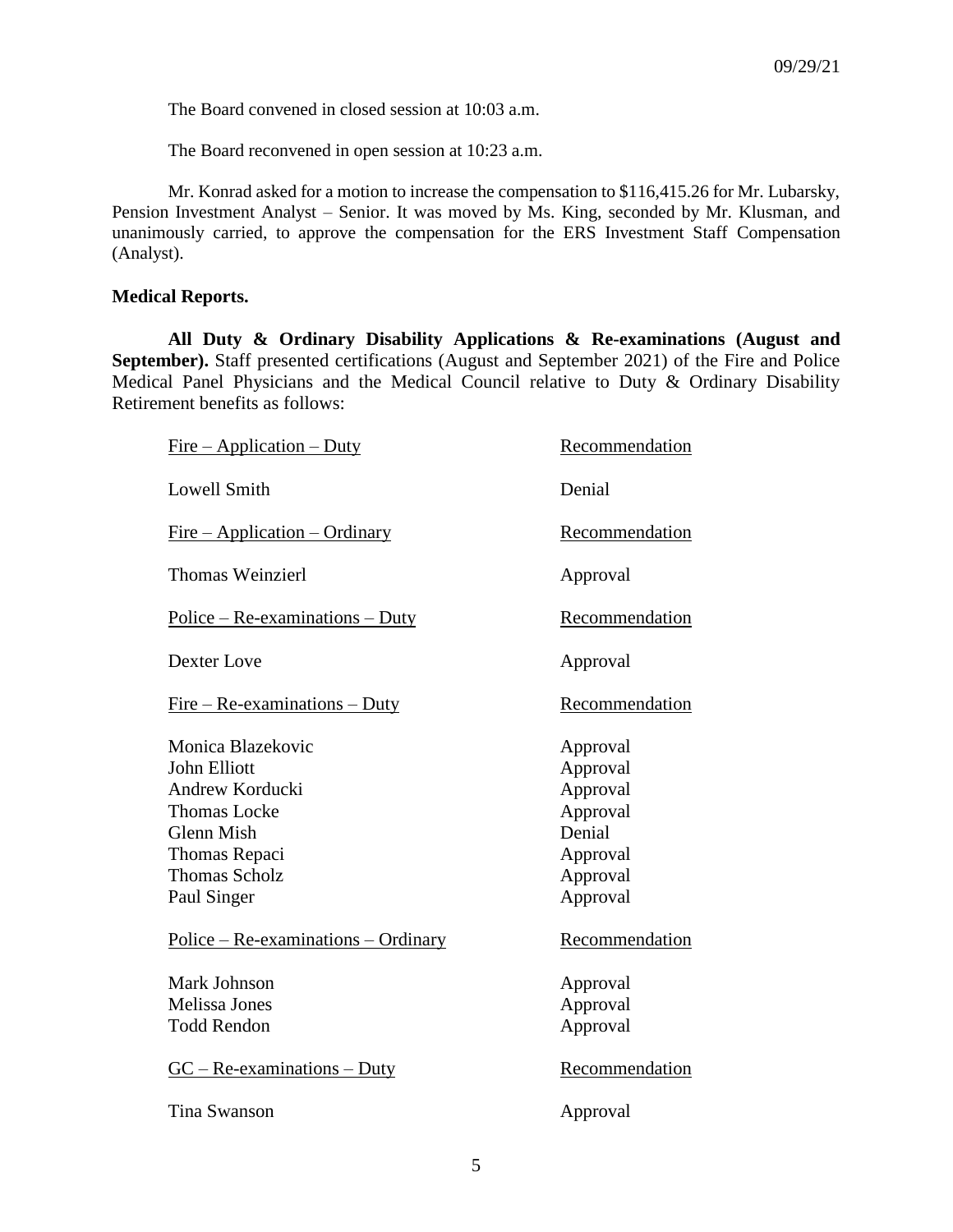| $GC - Application - Ordinary$<br><b>Judy Madison Hemphill</b> | Recommendation<br>Approval |
|---------------------------------------------------------------|----------------------------|
| $GC - Re-examinations - Ordinary$                             | Recommendation             |
| Jodi Coon                                                     | Approval                   |
| Scott Geiger                                                  | Approval                   |
| <b>Elizabeth Shannon</b>                                      | Approval                   |

Discussion ensued. It was moved by Ms. Ford, seconded by Mr. Klusman, and unanimously carried, to approve the Duty  $\&$  Ordinary Disability Applications  $\&$  Re-examinations (August and September).

#### **Unfinished Business.**

**Pending and Legal Opinions and Service Requests Report.** As a matter of information, Board members received Mr. McClain's Pending Legal Opinions and Service Requests Report. Mr. McClain said they were up to date on the Legal Opinions. Staff said for the Service Requests Report, the RFQ process is being reviewed for a mail service vendor and will be before the Board when approved by the City Attorney's office. Mr. Konrad accepted the report and placed it on file.

**Pending Legislation Report.** As a matter of information, Board members received the Pending Legislation Report. Staff said a substitute charter ordinance relates to general city employees who can request up to two furlough days per year. Mr. Konrad accepted the report and placed it on file.

**Executive Director's Report – Inventory of ERS Projects.** As a matter of information, Staff presented a report on the ERS projects and updated the Board on ERS activities, a copy of which is on file with the ERS.

#### **Informational.**

Mr. Konrad advised that the Annuity and Pension Board may vote to convene in closed session on the following item (1), as provided in Section 19.85(1)(g), Wisconsin State Statutes, to confer with legal counsel concerning strategy to be adopted by the body with respect to litigation in which it is or is likely to become involved. The Board may then vote to reconvene in open session following the closed session.

It was moved by Mr. Kovac seconded by Mr. Klusman, to convene in closed session. The motion prevailed by the following roll call vote. AYES: Mses. Ford and King; Messrs. Benson, Campbell, Klusman, Kovac, and Konrad. NOES: None.

The Board convened in closed session at 10:37 a.m.

The Board reconvened in open session at 10:51 a.m.

Mr. Bell, after attending court-ordered testimony, returned to the meeting at 10:52 a.m.

The following is a list of informational items: